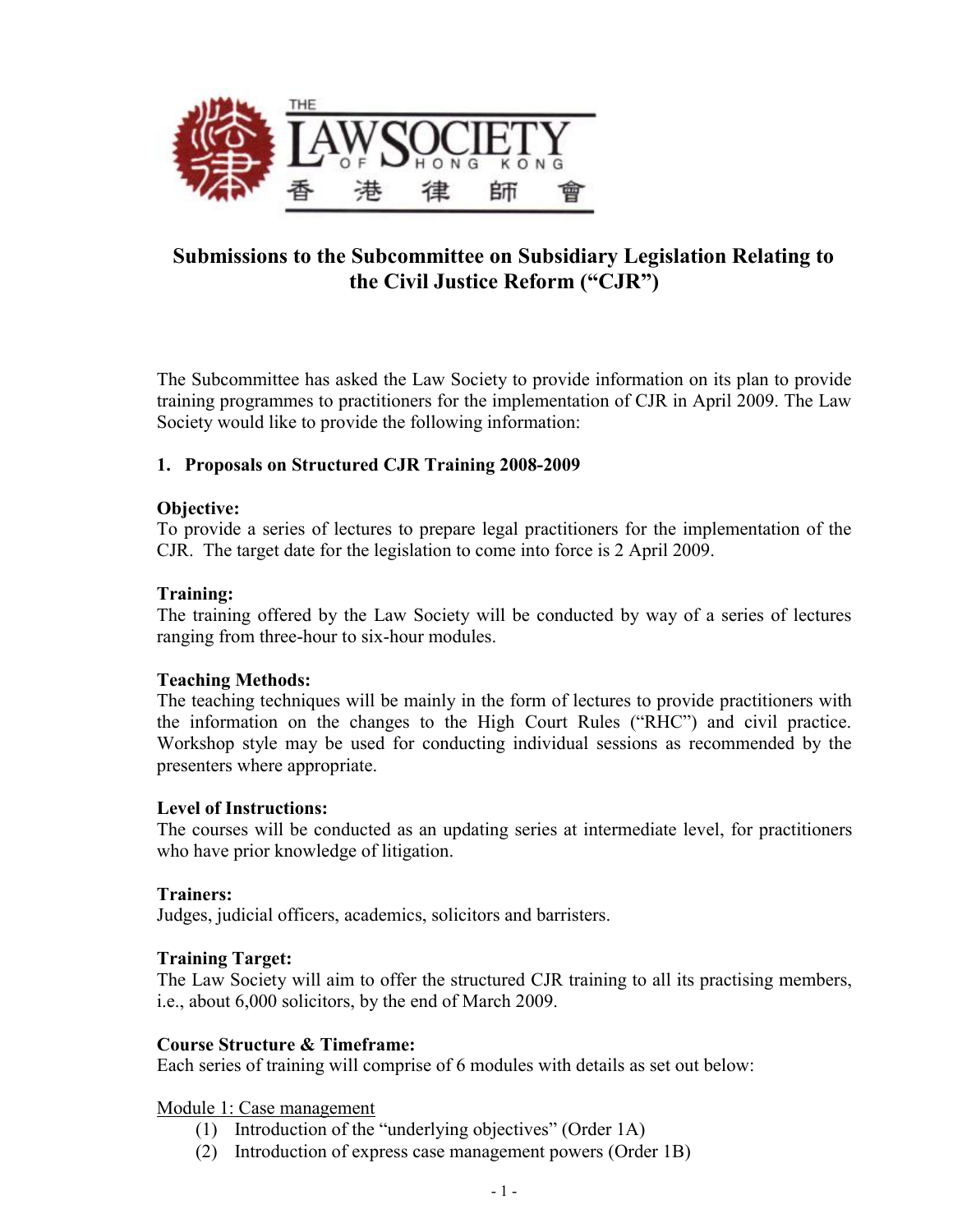(3) Summons for Directions replaced by Case Management summons and conference

Module 2: Originating process and pleadings

- (4) Abolition of petitions and originating motions for proceedings governed by the RHC
- (5) Form of admission to be served with Statement of Claim or originating summons (Order 13A rule 13)
- (6) Bare denials will no longer be permitted in a defence under the proposed RHC (Order 18 rule 13(5))
- (7) Pleadings, particulars, amendments etc all will all be verified by "statement of truth" (Order 18 rule 20A, Order 20 rule 12, Order 41A)

Module 3: Offers to settle

(8) Replacement of existing payment into court procedure with a new Order 22 providing for sanctioned offers and sanctioned payments with enhanced costs and interest consequences

Module 4: Evidence and trial

- (9) Express power to limit number of witnesses and time for examination, and oral submissions (Order 35 rule 3A)
- (10) Power to order parties to appoint single joint expert (Order 38 rule 4A)

Module 5: Appeals

(11) New requirement of leave for all interlocutory appeals to Court of Appeal (High Court Ordinance, s 14AA)

Module 6: Costs

- (12) Extension of the power to order costs against solicitors to Counsel (Order 62 rule 8)
- (13) Express provision for summary assessment of costs of interlocutory applications (Order 62 rule 9A)
- (14) Extension of existing power to tax bill of costs without a hearing

On the assumption that the legislation is passed in July 2008, the Law Society will aim to offer 3 to 4 series of lectures each month commencing in the last quarter of 2008 until April 2009, subject to review from time to time, and having regard to the actual demands.

The maximum capacity for each module will be 300 participants. The Law Society is confident it would be able to meet its training target as detailed above. Training after April 2009 will continue but will be tailor-made to meet the actual demands.

We also note the Judiciary has started to "test run" some of the reforms such as Gross Sum Assessments and the new taxation procedures, including revised format of the taxation bill after consultation with the Law Society.

## **2. Cost to the Profession**

The Law Society will consider seeking support to defray the cost of retraining from the Law Society Educational Trust Fund.